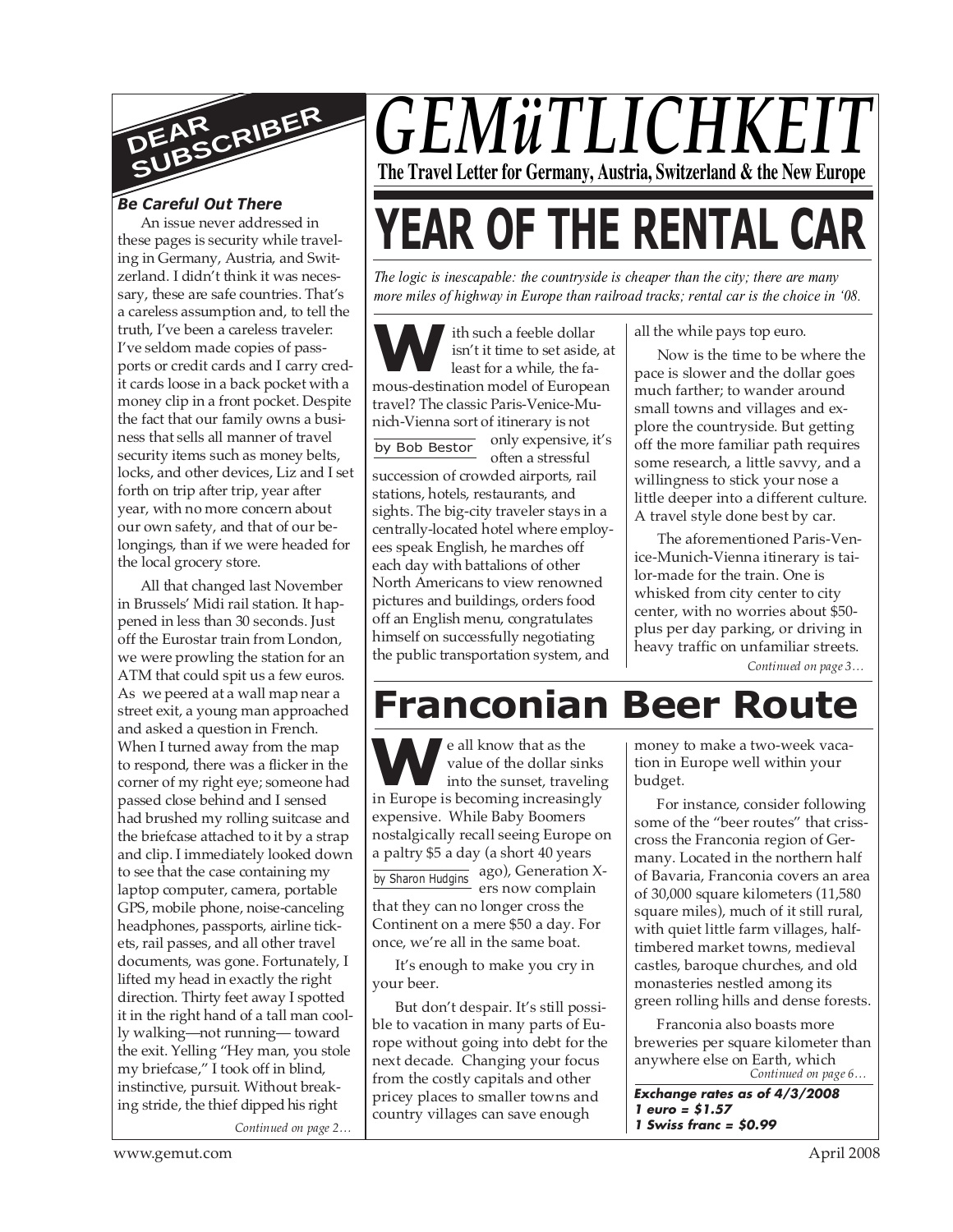# *DEAR SUBSCRIBER Continued from page 1*

shoulder, set my case gently down and kept walking right out the door. I never saw his face and, by the time I retrieved the briefcase, both men had faded into the night. A few bystanders witnessed this little scene but, other than a brief turning of heads, none reacted. It wasn't until it was all over that we began to notice the posted "Watch out for pickpockets" signs.

Such things happen quickly, and you simply aren't ready for them especially when the only sleep you've had in the last 24 hours is about a three-hour doze on an airplane.

That wasn't the end of our Brussels brush with bad guys. Next day on the street, as I stopped to figure out something on my new mobile phone, my wife saw a man walk past us, then stop a few feet away to eyeball the back pockets of my blue jeans. When he saw her watching he immediately turned and walked away.

Brussels, of course, is not Germany, Austria or Switzerland—countries I have for years presumed to be extraordinarily safe. I'm not so sure anymore. While boarding a train in Geneva, a longtime neighbor and family friend was jostled in a crowd. It wasn't until the train had left the station that my friend realized that his wallet with cash and credit cards was gone. (This story has a feel-good ending: overhearing my friend and his wife discussing their plight, an Egyp-

tian couple sitting across the aisle insisted my friends use their cell phone to cancel the stolen credit cards and call their hotel in Milan. They also tried to give the temporarilydestitute Americans €100 in cash.)

Here's another story that makes me think twice about security in our part of Europe. A couple I know, Jim and Sue, faithful *Gemütlichkeit* readers for 20 years, were loading several pieces of luggage onto a train in the Stuttgart rail station. Sue stood guard over the luggage out on the platform as Jim transferred it into the rail car. The first piece he loaded was a small one with all the important stuff; passports, tickets, etc. He tossed the valise onto the seat nearest the door in the empty car, returned quickly through the vestibule, down the steps, and in less than 10 seconds was back with the second suitcase. Of course, by then the valise with all the goodies was gone. From police photos, Sue identified two young males she had seen on the platform prior to boarding. With a resigned shrug, the police told her the men were Algerians who in the past had been deported but were able to sneak back into the country.

As many of you do, I follow Untours' "Idyllchat" listserv of (www.untours.com). Recently there was a thread about security with many postings that related experiences with pickpockets and thieves. Of course, the places where these bad things happen are all places that attract the most American tourists— Rome, Paris, Florence, and major rail

www.gemut.com http://theeuropetraveler.com

centers. Nobody seems to get their pockets picked in places like Mittenwald, Steyr or Pontresina.

Lessons learned? Henceforth we won't dawdle in airports or rail stations; my briefcase will be lashed to my rolling suitcase; and my cash and credit cards will be in an interior, zipped pants or jacket pocket (at www.travelessentials.com you get 10% off travel security items and travel clothing with hidden pockets using discount code gemut2008). In my hotel will be photocopies of all important documents, including passports, credit cards, and such key phone numbers as bank and credit cards contacts. In addition—and this is a great suggestion from the Idyllchat list—I'll scan all those documents and send them to my Google email account as an attachment. That way I'll be able to access and print them at any Internet cafe. I'm told that having a copy of a passport speeds up the process of replacement abroad.—RHB

# **Using Gemütlichkeit**

• Hotel prices listed are for one night. Discounts are often available for longer stays.

• All hotel prices include breakfast unless otherwise noted.

• Local European telephone area codes carry the "0" required for in-country dialing. To phone establishments from outside the country, such as from the USA, do not dial the first "0".

# **Logging on to Our Website**

Back issues in PDF format from January 1993, except for the most recent 10, are available free to subscribers only at www.gemut.com (click on "Members"). To access the issues, enter the user name and password published in this space each month. The new codes are:

User Name: **tenr** Password: **4141**

| <b>GEMÜTLICHKEIT</b><br>Vol. 22, No. 4                                                                                                                                                                                                                                                                                                                                                                                                                                                                                          |                                                                      | <b>HOTEL RESTAURANT RATING KEY</b> |              |                            |              |
|---------------------------------------------------------------------------------------------------------------------------------------------------------------------------------------------------------------------------------------------------------------------------------------------------------------------------------------------------------------------------------------------------------------------------------------------------------------------------------------------------------------------------------|----------------------------------------------------------------------|------------------------------------|--------------|----------------------------|--------------|
| April 2008                                                                                                                                                                                                                                                                                                                                                                                                                                                                                                                      | The Travel Letter for Germany, Austria, Switzerland & the New Europe | <b>Rating Scale</b>                | <b>Scale</b> | <b>Restaurant Criteria</b> |              |
|                                                                                                                                                                                                                                                                                                                                                                                                                                                                                                                                 |                                                                      | Excellent                          | 16 - 20      | Food                       | 65%          |
| <b>Publishers:</b><br><b>Executive Editor:</b>                                                                                                                                                                                                                                                                                                                                                                                                                                                                                  | Robert H. & Elizabeth S. Bestor<br>Nikki Goth Itoi                   | Above Average                      | $12 - 15$    | Service                    | 20%          |
| <b>Contributors:</b>                                                                                                                                                                                                                                                                                                                                                                                                                                                                                                            | <b>Tom Bross</b>                                                     | Average                            | $8 - 11$     | Atmosphere                 | 15%          |
|                                                                                                                                                                                                                                                                                                                                                                                                                                                                                                                                 | <b>Sharon Hudgins</b>                                                | Adequate                           | $4 - 7$      |                            |              |
| <b>Consulting Editor:</b><br><b>Online Services:</b>                                                                                                                                                                                                                                                                                                                                                                                                                                                                            | <b>Thomas P. Bestor</b><br><b>Kurt Steffans</b>                      | Unacceptable                       | $0 - 3$      |                            |              |
| <b>Subscriber Travel Services:</b>                                                                                                                                                                                                                                                                                                                                                                                                                                                                                              | <b>Andy Bestor, Laura Riedel</b>                                     | <b>Hotel Rating Criteria</b>       |              | <b>Value Rating</b>        | <b>Scale</b> |
| Gemütlichkeit (ISSN 10431756) is published 10 times each year by UpCountry<br>Publishing, 288 Ridge Road, Ashland OR 97520. TOLL FREE: 1-800/521-<br>6722 or 541/488-8462, fax: 541/488-8468, e-mail travel@gemut.com. Web<br>site: www.gemut.com. Subscriptions are \$67 per year for 10 issues. While<br>every effort is made to provide correct information, the publishers can make<br>no quarantees regarding accuracy.<br><b>POSTMASTER: SEND ADDRESS CHANGES TO:</b><br>Gemütlichkeit, 288 Ridge Road., Ashland OR 97520 |                                                                      | People/Service                     | 30%          | <b>Outstanding Value</b>   | $17 - 20$    |
|                                                                                                                                                                                                                                                                                                                                                                                                                                                                                                                                 |                                                                      | Location/Setting                   | 15%          | Very Good Value            | $12 - 16$    |
|                                                                                                                                                                                                                                                                                                                                                                                                                                                                                                                                 |                                                                      | Guestrooms                         | 30%          | Average Value              | $9 - 11$     |
|                                                                                                                                                                                                                                                                                                                                                                                                                                                                                                                                 |                                                                      | Public rooms                       | 5%           | <b>Below Average Value</b> | $5 - 8$      |
|                                                                                                                                                                                                                                                                                                                                                                                                                                                                                                                                 |                                                                      | Facilities/Restaurant              | 20%          | A Rip-Off                  | $0 - 4$      |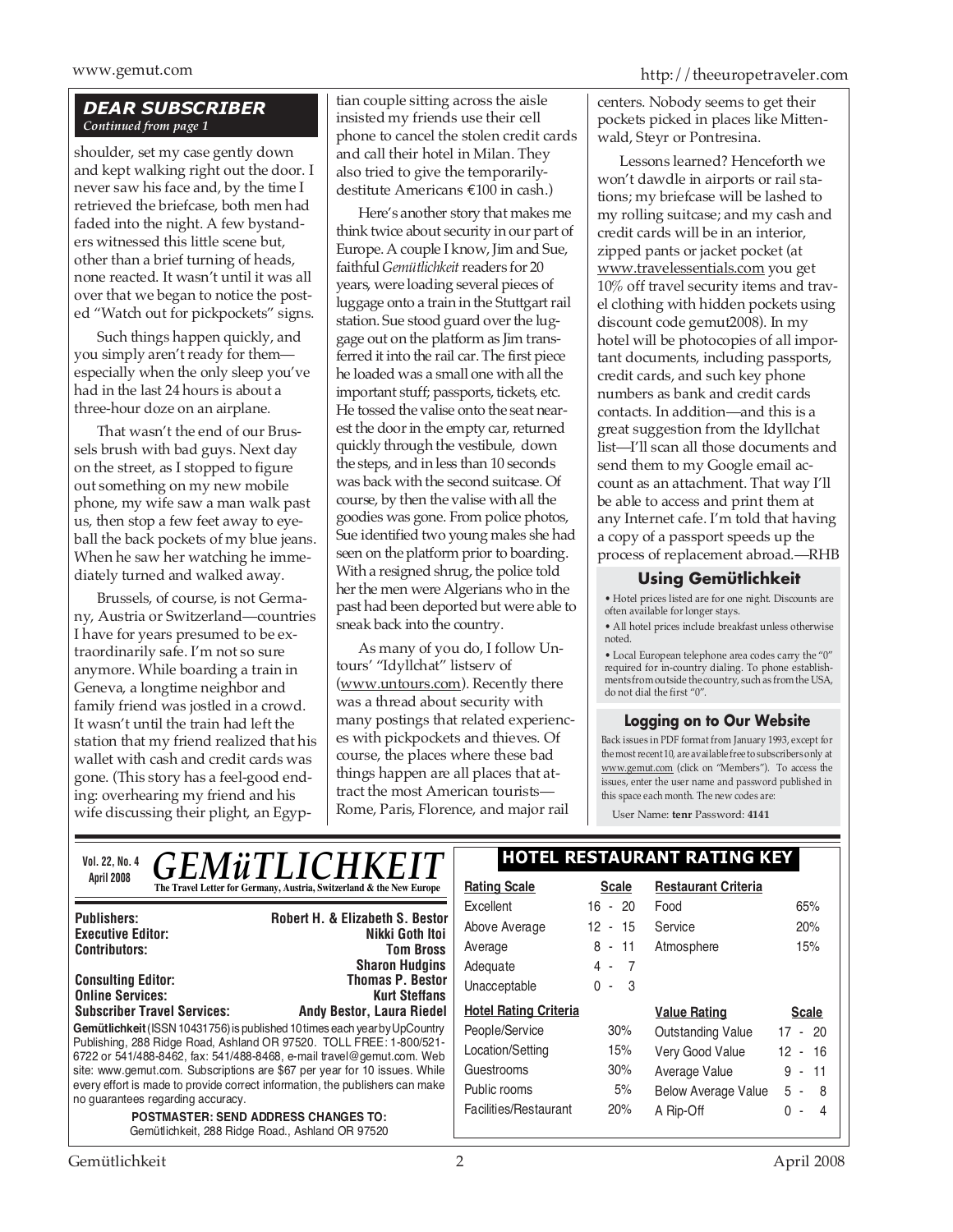# *CAR RENTAL '08 Continued from page 1*

But for the countryside, get thee to a rental car. It has the ability to quickly and comfortably take you places the vast majority of tourists never go. You move on your own schedule, the car is there whenever you need it. Trains are fast, comfortable, and romantic, but there are a lot more miles of highway than railway in Europe. If you want to be in the company of other Americans and visit big cities, rail is the way to do it. (The exception to this, of course, is Switzerland, where nearly every hamlet can be reached on a Swiss Pass that includes trains, postal buses, and lake boats.)

Comparing costs between rail and car rental is difficult because of the profound differences in their very nature. One is public, the other private. But the main difference lies in the way they are used. A fourday, second-class German Twin Pass for \$362 (\$492 first-class) may be just right for a couple whose itinerary is, say, Frankfurt-Cologne-Hamburg-Berlin-Frankfurt. All they require is four days on a train. But for a couple who plan to explore the Franconian wine country's back roads, discover the Bavarian Forest, or meander the curves of the Mosel river, the rental car is really the only choice. For two weeks it will cost them a little less than \$500 plus fuel, but the car will be at their disposal 24/7 for 14 days. And, if needed, they can take it anywhere in western Europe, the only added cost will be fuel.

Renting a car in Europe has become more complicated in recent years. The rental car shopper must be knowledgeable about insurance, currency exchange, European automobiles, and the many ways rental companies and brokers obfuscate charges added to the basic rental rates, many of them mandatory.

# Rental Car Prices

The price difference between the lowest and highest prices on a two or three-week rental can be considerable for the same car category. Today, March 26, Travelocity's website quotes a compact car for two weeks in April, from Frankfurt Airport (I found it very difficult at Travelocity to get an off-airport price), for \$642. The website's fine print boasts there's no prepayment, the amount due will be collected at the time of rental. What that means, of course, is *the rental is guaranteed in euros*, not dollars. If the dollar continues to fall, the rental will ultimately cost more than \$642. In addition, since payment will be made in Europe, it is

# **European Rental Car Rates**

*Typical one-week rates for a compact car (four doors, air, manual transmission), including VAT and road fees:*

**United Kingdom: \$252**

**Germany: \$262 Slovenia: \$276 Switzerland: \$297 Belgium: \$298 Spain: \$303 Sweden: \$322 France: \$342 Holland: \$342 Czech Rep: \$343 Austria: \$376 Denmark: \$380 Croatia: \$397 Poland: \$403 Slovakia: \$410 Hungary: \$429 Norway: \$488 Italy: \$495\*** *\*Includes mandatory CDW/theft insurance*

highly likely your credit card will impose a three percent foreign transaction fee—another \$19. The fact is, you really won't know how much the rental will cost until you get back to the U.S. and your credit card bill arrives in the mail. Excuse the plug, but contrast the Travelocity/Hertz deal with Gemut.com's price for the same car with Avis for \$567, guaranteed in U.S. dollars, prepaid but cancelable without penalty up to and including the day of rental.

It's important to remember here that online dollar quotes that do not specifically state that the price is guaranteed in U.S. dollars are actually guaranteed in euros and thus are only an estimate. In this case, the guaranteed euro price is €416.90. In order to get to the \$642 quote, Travelocity/Hertz used an exchange rate of 1.54. The *actual* exchange rate on March 26 was 1.584, making the real price in dollars, \$660. I leave it to your judgement the morality of using an incorrect exchange rate to make online rates more appealing.

Beyond the Basic Price

**• Value Added Tax:** Virtually every car rental quote includes this tax. It ranges from 7.6 percent in Switzerland to 25 percent in Norway. Germany is 19 percent, France 19.6 percent, Italy 20 percent, and Austria 21.2 percent. You must pay it and, except in very rare, extraordinary circumstances, it is not refundable.

**• Premium Station Fees:** In Germany, if your rental originates at an airport or rail station the fee is an additional 19 percent. Here's how it's figured: if the base rate of the car is \$100 you add the 19 percent VAT to get a price of \$119. That's if you pick up downtown. If the rental commences at an airport or rail station, however, the price becomes \$119, plus the 19 percent "premium station" fee, for a total of \$142.

Austria's "premium station" fee is 15 percent, Switzerland's is 19 percent; and Italy is 14 to 17 percent. For these countries, substantial savings can be achieved by arranging to pick up the car at an off-airport/rail station office. Some countries charge a flat fee; in France it's about \$45, Holland is around \$80, and Belgium about \$40. There is no additional charge for returning a rental car to an airport or rail station.

**• One-Way Charges:** If you want to rent a car in, say, Berlin and drop it in Munich, it's very likely you'll pay no more than if you returned the car back to Berlin. With a couple of minor exceptions, this is true of most European countries; seldom will you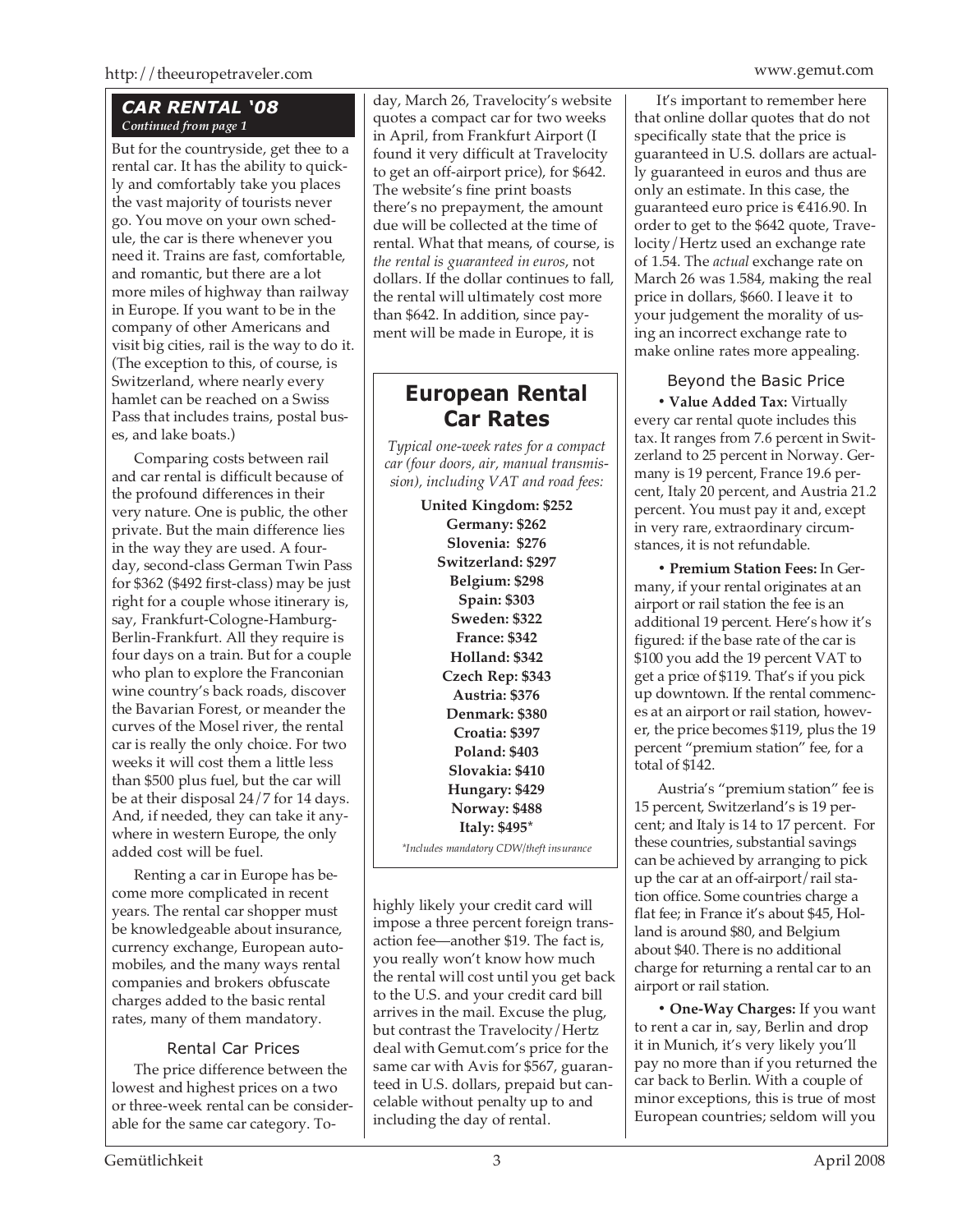# www.gemut.com http://theeuropetraveler.com

be charged a one-way fee within the same country. But if you want to drop that car in another country, you'll pay an international one-way charge. These range from about \$100 to over \$2,500. One-way fees on rentals that involve Italy are expensive, typically in the \$500 to \$1500 range. A one-way rental between Scandinavia and Italy, provided you can find a rental company that will do it, will be at least \$1500, prohibitively expensive for most. It's the same when pickup is in an eastern European country and the drop is in a western European country (and vice versa); very expensive or impossible. So don't paint yourself into corner by booking "open jaw" travel that has you arriving in, say, Frankfurt and leaving from Rome, or Warsaw, without first fully understanding the cost of travel between the two cities, be it car, air, or rail.

**• Extra Drivers:** Must be arranged at the rental counter, not when booked. The added drivers must be present and have a valid driving license. Be sure, however, to inquire about cost when you book

# **Key Websites for the Traveler**

**• www.gemut.com** Gateway site for travelers to Germanic Europe, including car rental, rail passes, hotel bookings, traveler feedback, travel tips, and past issues (free access to back issues for subscribers; see log-on info on page 2).

**• www.viamichelin.com** The Michelin database of hotels and restaurants, plus great interactive trip planning tools

**• www.travelessentials.com** Guidebooks, maps, travel accessories, luggage, all at 10 percent off for subscribers. Use discount code gemut2006.

**• www.webflyer.com** Informative frequent-flyer forums make this a must for air travelers

**• bahn.hafas.de/bin/query.exe/en** German rail website, with train schedules throughout Europe, as well as Germany

**• www.sbb.ch/index\_e.htm** Swiss and European rail schedules

**• www.ski-europe.com** Top Web resource for skiers with much data on Alpine resorts

**• www.myswitzerland.com** Website of Switzerland's national tourist authority

**• www.germany-tourism.de** Germany's national tourist authority

**• www.austria.info/us** Austria's national tourist authority

**• www.historicgermany.com** Website for an alliance of historic German cities

**• www.thetravelinsider.info** Info on electronic devices used by travelers — cell phones, computers, etc. the car in the U.S. Prices range from free to as much as €15 per day.

**• Insurance:** This is a complicated topic but here, in general, is what you need to know:

**>** Liability and fire insurance is always provided in the basic rental rate.

> Collision (CDW) and theft insurance is optional. The renter is responsible if the car is damaged or stolen. Except in countries where you must purchase it (Italy and Ireland, for example), we recommend rentals be paid for with a credit card that provides free CDW and theft coverage. Don't listen to those who say your credit card offers only "secondary" coverage. That's true, but you don't *have* any other coverage in Europe unless you purchase it from the rental company—something you don't want to do, especially since the credit card coverage is so much better. The CDW/theft insurance sold by rental companies costs \$10 to \$25 per day and usually has a high deductible, between \$400 and \$3000. Your credit card insurance is free and zero deductible.

Proponents of CDW/theft are fond of saying that in the event of damage you "just walk away" at the end of the rental. Not so. You don't "walk away" until you've paid the deductible. In addition, failure to file a police report is often grounds for invalidating purchased insurance. Some CDW policies also exclude one-car accidents. In other words, if you get a dented fender while your car is parked and you can't locate the driver of the other car, you're on the hook for the damage repairs. Many CDW policies also exclude damage to the car's roof, windows, wheels, undercarriage and interior.

> Finally, be sure to decline the rental company's offer of CDW/ theft. Your credit card company can easily email you a letter that proves you have insurance coverage. We suggest you carry that letter with you to Europe to show at the rental counter. If you do not refuse the proffered insurance two bad things happen: one, you pay for expensive

CDW/theft insurance, and, two, your better credit card coverage is invalidated.

> American Express card members may find it worthwhile to enroll in the company's Premium Car Rental Protection. The cost is \$16 to \$25 per rental but coverage is "primary" and there are several other benefits.

(Recommended reading: "Credit Cards and Car Rental Insurance" at www.gemut.com).

**•Transmission**: An ability to drive a car with standard transmission will save you money if you rent a car in Europe. In addition, automatic transmissions are rare in vans and station wagons. Earlier, we mentioned a price of \$567 for a compact car for two weeks from the Frankfurt airport. The same car with automatic is \$831. The message is clear, learn to drive a 'stick.'

**•Navigation:** When available, GPS (Global Positioning System) only works in the country of rental, though some devices may cover major highways in other countries. GPS is sporadically available on European rental cars and it's safe to say the larger and more expensive the car, the better chance it will come with a factory-equipped device. In Germany, if your car is midsize or above, and the supplier is Avis or Europcar, you have a good chance of getting a free GPS. In other countries, however, there is much less availability. The one-way rental of cars with GPS is often not permitted. Portable GPS is sometimes an option and the daily charge ranges from about \$10 to \$20 per day.

**•Other Costs:** There are plenty of other ways rental companies pile on extra charges. The most common are registration fees, road taxes, contract fees, cross-border fees (usually to go into eastern countries), winterization charges, congestion charges, and eco surcharges. Inquire when booking.

Choosing the Car Category

First, come to grips with the reality that there are no Ford Victorias or Lincoln Town Cars in European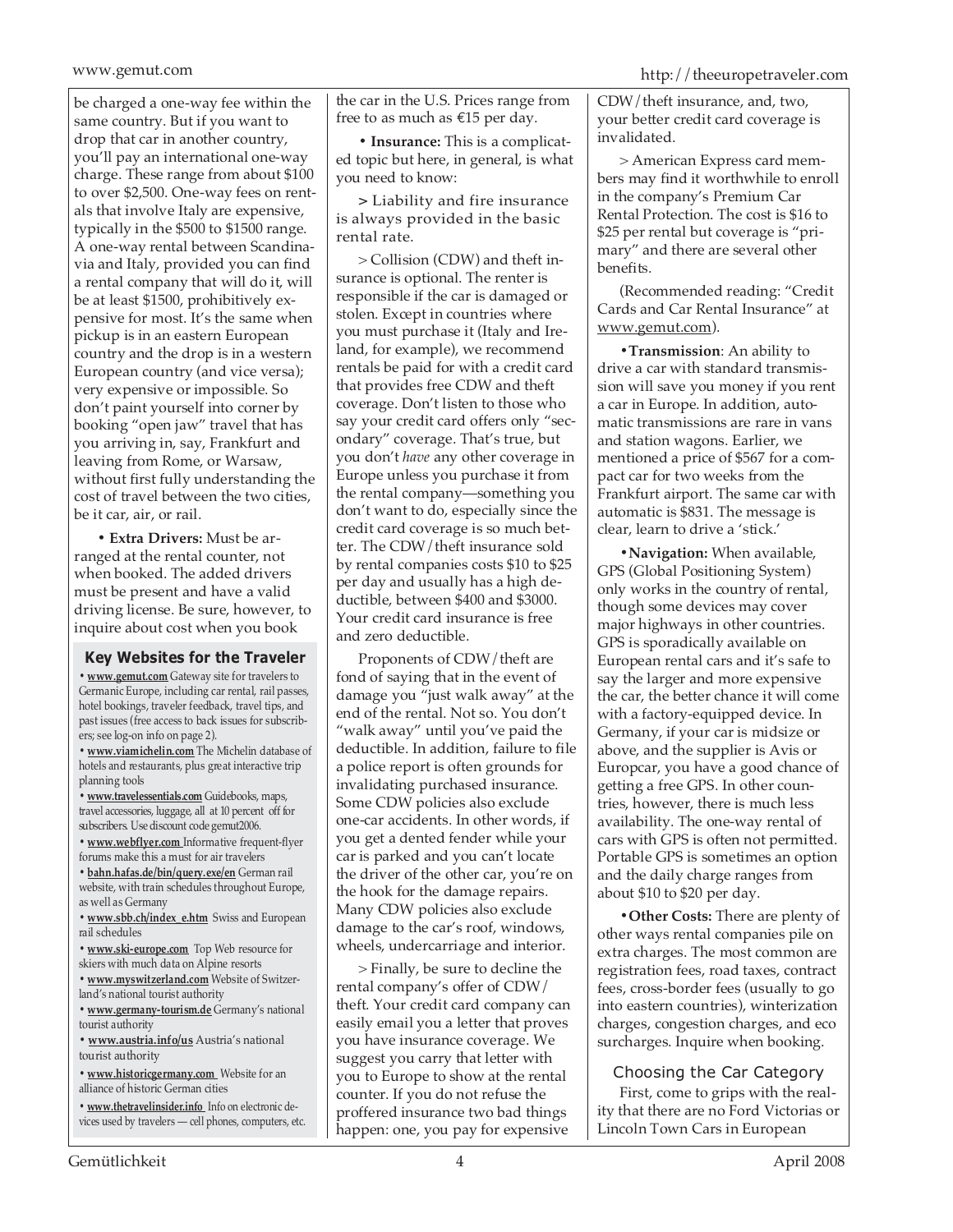rental fleets. That kind of passenger room and trunk space doesn't exist. You can rent S-class Mercedes, 7 series BMWs, and Audi A8s, but they start at about \$1200 per week, require two credit cards at pickup, can't be driven into Italy or any eastern country, and are probably excluded from insurance coverage by your credit card. So get used to the idea of Opel Astras, VW Passats, Opel Vectra station wagons, VW Tourans, and seven and nine-passenger minivans with limited luggage space.

**Subcompact:** Typical cars: Opel Corsa, VW Polo, Fiat Punto. Okay for two persons not interested in burning up the Autobahn. Trunk space is small and frequently there is no air-conditioning.

**Compact:** Typical cars: Opel Astra, VW Golf, Ford Focus, Peugeot 307. Comfortable at 80 to 90mph. Good trunk - figure one big suitcase and two small ones, or two large ones. Should also be room for a garment bag and/or a soft duffel or two. Both two-door and four-door models, occasionally with a sunroof. Fine for three adults who go easy on the luggage. Air-conditioned.

**Intermediate:** Typical cars: Opel Vectra, VW Passat, Renault Laguna, Audi A4. Our recommended category for two couples. O.K. on the Autobahn but underpowered with four people and luggage.

**Full-size:** Typical cars: Mercedes C-class, Opel Signum, Peugeot 607. Full-size is a misnomer. Most of the cars in this category are no larger, in some cases smaller, than the intermediate VW Passat. If you want a nicer car, by all means rent a fullsize; but if you're only moving up for extra passenger and luggage space, forget it, you're wasting your money. (Read "The Myth of the Full-Size Rental Car in Europe" at www.theeuropetraveler.com)

**Station Wagon:** Sometimes referred to in Europe as a Kombi. Come in three sizes - compact (VW Golf, Opel Astra), midsize (Vectra, VW Passat) and full-size (Volvo

# **Best Big City Hotel Deals**

*T*he dollar is getting killed by the euro but did you know you can book double rooms in three and four-star hotels in many of Europe's major cities for as little as \$60 per night? by Bob Bestor

It's being done every day and you can do it, too. You just have to be willing to pay in full in advance. You also have to commit to the deal without knowing the name of the hotel where you'll be staying. But fear not, it's worked for me a couple of dozen times without a single hitch.

Of course, I'm talking about **Priceline.com**, where you bid online for a certain class of hotel in a specifically defined area of your destination city. You don't know the name of the hotel until your bid is accepted, but I've always wound up in Sheratons, Marriotts, and Hiltons. The deal is then nonrefundable and can't be changed. This may sound a little adventurous, but it really isn't. You have a geographic guarantee and if you restrict your bid to four or even three-star hotels it's virtually impossible in Germany, Austria, or Switzerland to get a dud.

Here's how it works.

Major multinational hotel chains frequently have empty rooms, especially on weekends, and especially in cities that have more hotel rooms than visitors. Guided by the principal that it's better to get a few euros rather than none, the hotels are willing to drastically cut the price of those rooms. But they don't like to advertise such huge discounts. That's where Priceline comes in and where the opportunity is for travelers like you and me.

Today, for example, Marriott's booking site is quoting from €129 (\$204) to €255

(\$403) for a double room in May at the **Renaissance Munich Hotel** in the Schwabing district. At the website **BiddingForTravel.com** (BFT) I see there has been a successful bid of \$78 for an April stay at this hotel. Since hotels often don't release rooms to Priceline until the last minute, it could be too early to book for May. But by continuing to monitor BFT, I'll get an idea not only of successful bid prices and which hotels are accepting bids, but when to start bidding. Since you might have to wait until only a few days before your planned visit to make a successful bid, BFT recommends reserving a cancelable backup (hey, when the dollar is like this it's dog-eat-dog out there). You would be wise to spend some time reading the useful bidding strategy advice on BFT.

Here, from BiddingForTravel, are a few recent successful bids:

Amsterdam, Mövenpick, July, \$126 Berlin, Courtyard Marriott, April, \$57 Berlin, Marriott Berlin, April, \$102 Berlin, Marriott, May \$100 Brussels, Marriott, March, \$110 Brussels, Hilton, April, \$!29 Budapest, Marriott, April, \$80 Budapest, Ramada, April, \$70 Cologne Marriott, February, \$76 Düsseldorf, Renaissance, March, \$62 Florence, Hotel Kraft, March, \$131 Frankfurt, Mövenpick, March, \$52 Hamburg, Renaissance Hotel, April, \$62 Hamburg, Renaissance Hotel, July, \$58 Hamburg, Renaissance Hotel, May, \$76 Milan, Hotel Mediolanum, April, \$109 Munich, Renaissance, April, \$78 Pari, Hotel Concorde Lafayette, Aug, \$126 Paris, Sofitel Bercy August \$139 Prague, Hilton, April, \$75 Rome, Sheraton, March, \$100 Salzburg, Renaissance Congress Ctr, May, \$75 Venice, Hilton, March, \$135 Vienna, Renaissance, April, \$70 Zürich, Marriott, February, \$90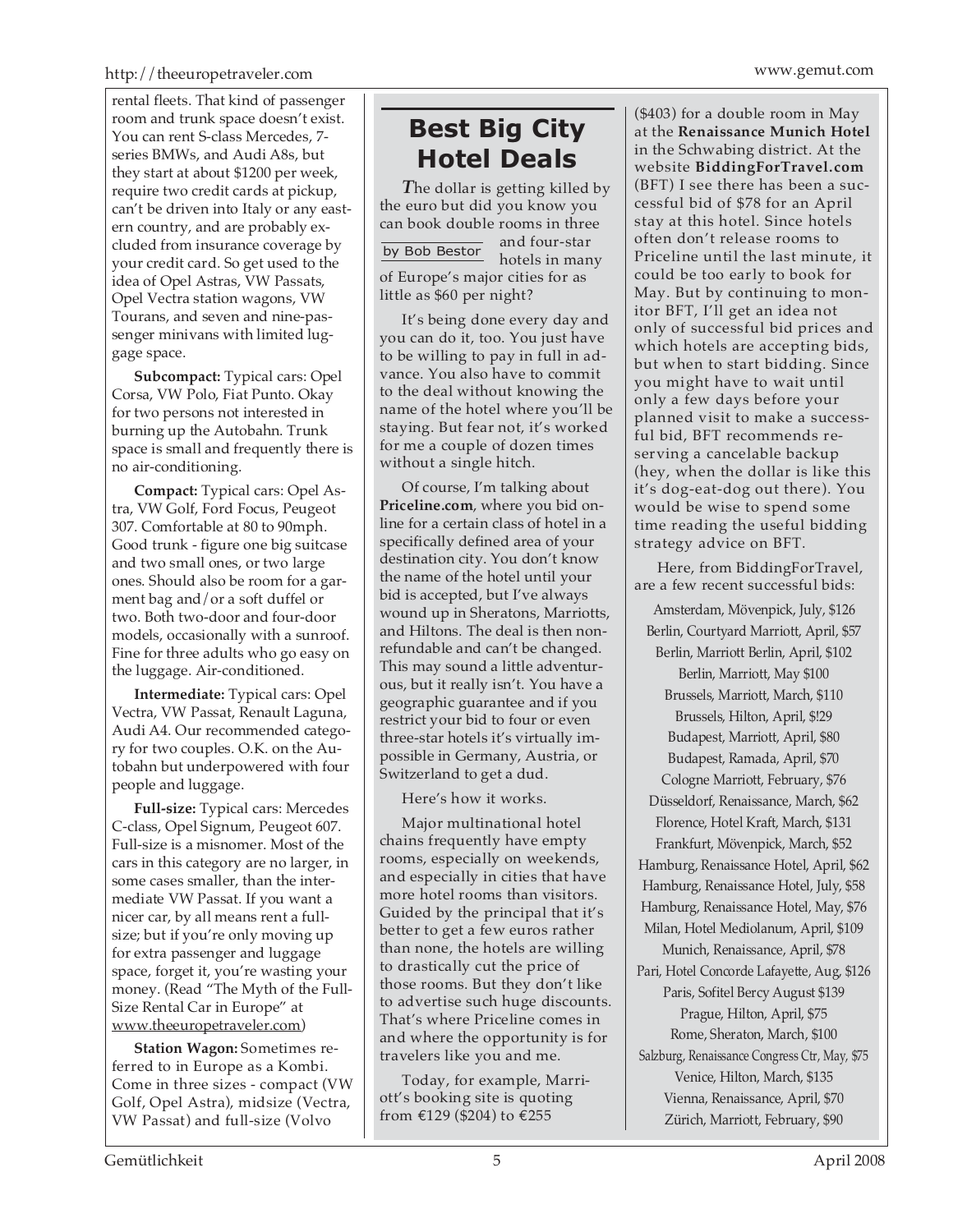V70). You pay more for a wagon than for the same model sedan. Can hold more gear but it is often exposed. For four people we like the midsize sedan over the compact wagon; more passenger comfort and almost as much luggage room. In a pinch, the midsize and full-size wagons can carry five people but someone has to ride in the rear center seat.

No European sedans or wagons we know of have a front bench seat, so carrying six passengers is not an option in these vehicles.

**Vans:** Mostly seven and ninepassenger vehicles with three rows of seating, similar to US minivans. The nine-passenger assumes three persons per seat—three in front, three in the center seat and three in back. Seven-passenger vans have front buckets, a shorter center bench seat or two buckets, and a rear bench. Minivans are fine for four or five people, but beyond that, luggage space is a problem.

Do not plan to rely on a credit card for CDW and theft insurance when renting a nine-passenger van. Some credit card companies exclude it from their insurance coverage. Vans become scarce every summer. Book early. It may be cheaper to rent two midsize sedans.

**Luxury Cars:** Power and engineering make them somewhat safer than the run-of-the-mill Opels, VWs, Skodas, and Fords, but at a hefty price. Expect to pay more than \$500 per week in Germany for an Eclass Mercedes, 5-series BMW, or Audi A6. Weekly prices exceed \$1200 for S-Class Mercedes, 7-series BMW, or Audi A8. 岡

# *FRANCONIAN BEER ROUTE Continued from page 1*

makes it a beer lover's heaven. Many of the breweries operate an adjacent Gasthof—a cozy tavern, usually with an outdoor beer garden—where you can sample a variety of fresh beers made on the premises, accompanied by regional specialties such as *Ziebeleskäs*, a hearty

appetizer of herbed fresh white cheese, with butter and rye bread; carp cooked in dark beer; and *Blaue Zipfel*, Franconian pork sausages and onion rings simmered in a spicy sweet-sour sauce.

Several breweries offer overnight accommodations, too, often at a lower price than standard tourist hotels (especially breweries located outside the major cities). A good strategy is to reserve a room for a few days at a brewery Gasthof-Hotel and use it as a base for exploring that part of Franconia—by car, by bicycle, or on foot. At some of these hotels, the room rate is slightly lower if you stay for four or more nights. And at rural breweries the price of a mug of the local beer is less than you'd pay for the same brew at a tavern or restaurant in a large city.

Given the density of breweries in Franconia, it's usually only a short distance from the brewery hotel where you're staying to several other breweries in the area, some of which offer guided tours showing how different types of beer are made. After tasting those beers, you can return to your own "brewery home" every night to compare the results. But a word of caution: Germany is very strict about drinking and driving, so have a "designated driver" if you're planning to go from one brewery to another, sampling along the way. Or save your beer drinking until the evenings, after you've checked into a hotel and can walk from one brewery to the next.

One of Franconia's beer routes is the *Aischgründer Bierstrasse*, which follows the Aisch River for 50 kilometers (30 miles) from Bad Windsheim (57 kilometers southwest of Würzburg) to the tiny town of Uehlfeld, passing seven small familyowned breweries along the way (www.bierstrasse.de).

A good base for exploring this part of Franconia is the **Hausbrauerei-Gasthof Kohlenmühle**, a brewery hotel-restaurant in Neustadt an der Aisch. The brewery's buildings surround a spacious cobblestone courtyard, which serves as a Biergarten in nice weather, with another, more rustic, beer garden nearby on the river bank. Little indoor shops and outdoor kiosks sell freshly baked bread and pastry, several kinds of sausage, made-to-order sandwiches, grilled fish, and game terrines to go with the *helles* (lightcolored) and *dunkles* (dark) beers on tap, both served in traditional stoneware mugs (half-liter, €2). You can also order snacks and full meals from the reasonably priced *Biergarten* menu—or eat indoors in the restaurant, which has a more extensive menu (soups and salads, €3; main dishes,  $\epsilon$ 7 to  $\epsilon$ 15; lighter, but still substantial dishes,  $\epsilon$ 4 to  $\epsilon$ 7). The modern hotel has only 12 rooms, including eight doubles (doubles with breakfast, €68 to €74), so it's wise to make reservations in advance (www.kohlenmuehle.de; info@kohlenmuehle.de; tel:.49/ 09161/66227-0)

If the Kohlenmühle is full, try some of the small Gasthäuser in other villages along the Aisch River, as well as Bad Windsheim, which has a larger selection of accommodations in a range of price categories.

Easy day trips from your base in any town along the Aisch include the **Fränkisches Freiland Museum** in Bad Windsheim, an interesting open-air museum of rural Franconia from the 15th to the 19th centuries, with three historic brewery buildings, a beer tavern, and a beer garden on site. In the opposite direction, just beyond the other end of the beer route at Uehlfeld, you'll see several carp ponds around Höchstadt an der Aich, on the way to **Schloss Weissenstein**, an impressive baroque castle in Pommersfelden, slightly north of the A-3 Autobahn from Würzburg to Nürnberg. And Neustadt an der Aisch is a pleasant little walled town with gothic gateways and watchtowers, a central square surrounded by several half-timbered houses, an attractively arcaded stone *Rathaus* (City Hall), and plenty of places to sit outdoors and sip the local beers.

Between the famous Franconian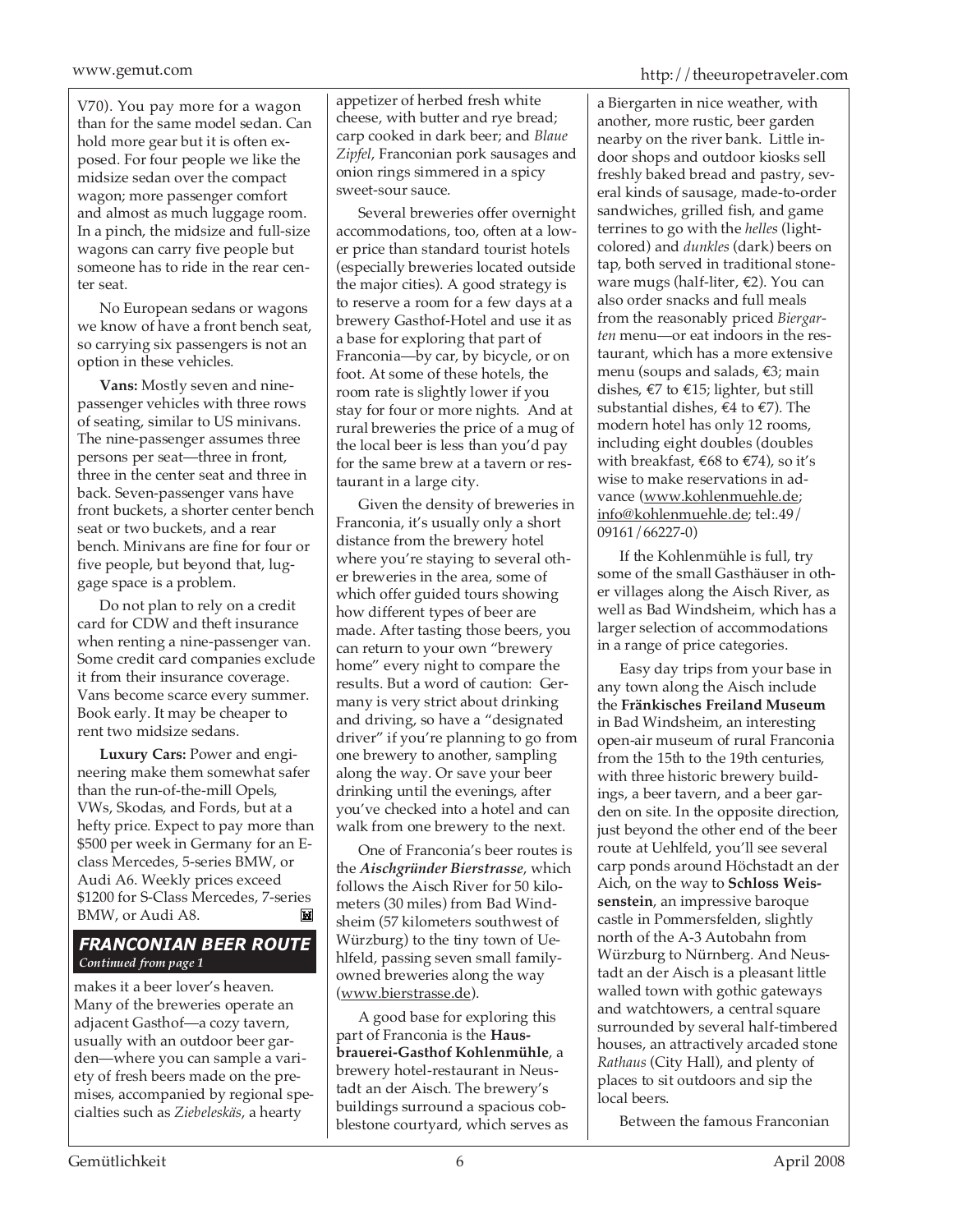# tually in Scheuerfeld, 2.5 km west of **A Franconian Drive: Marktheidenfeld to Coburg**

town. Coburg itself is worth at least

a day's sight-seeing.

*Necessary maps:* ADAC Maxiatlas for Germany *\$29.95 at www.travelessentials.com (use code Gemut2008 for a 10% discount).*

*T*he scenery on this drive is pleasant and restful rather than spectacular. On it you will cross the Main River on a little ferry, visit a pilgrimage church in a meadow, encounter interesting medieval towns, pass by Franconian vineyards, see few tour buses, and enjoy some of Germany's prettiest farm country. Zellingen

Begin at Marktheidenfeld, just north of the Auto-

MARKTHEIDENFELD

bahn between Aschaffenburg and Würzburg, where are found the excellent **Hotel Anker** and its **Weinhaus Anker**, a fine restaurant. In Coburg, 47 kilometers north of Bamberg, you might overnight in the country at the inexpensive **Hotel-Gasthof Löhnert**, where double rooms start at €53. The hotel is ac-

cities of Bamberg and Bayreuth, you can meander along another short beer route just south of the A-70 Autobahn, on a small road that runs from Geisfeld and Heiligenstadt to Plankenfels and Eckersdorf. This also takes you through part of the **Frankisches Schweiz**, the "Franconian Switzerland," a mountainous region of thick forests, dramatic gorges, and rocky cliffs. Several scenic hike-and-bike trails cross this area, too.

Recommended places to stay include the **Brauerei-Gasthof Rothenbach** (www.Brauereigasthof-Rothenbach.de; wirt@Brauereigasthof-Rothenbach.de; tel: +49/09198/92- 92-0) in the little community of Aufsess, home to four breweries, or one brewery for every 375 inhabitants (as noted in the *2001 Guinness Book of Records*). Double rooms with breakfast at the Rothenbach range from €54 to €66, and the menu of rustic regional specialties offers dishes

Retzstadt (where there is a wine festival each July) and Gramschatz.

Then it's Hausen and St. Huburtus-Verein, a pilgrimage church and an Augustinian Monastery. From there to Fahrbrück, Opferbaum, Schwanfeld and the interesting wine town of Wipfeld (great stone house and barn). Next, cross the Main again, this time by a tiny ferry.

from €4 to €15. Another comfortable place to stay is the **Gasthof-Brauerei Reichold** in nearby Hochstahl, with 28 rooms starting at €56 for a double, with breakfast, and a very reasonably priced menu featuring Franconian foods (www.reichold.de; h.reichold@t-online.de; tel: +49/ 09204/271).

At bit north of there, much closer to the A-70 Autobahn, is the **Brauerei-Gasthof Schnupp** (www.brauereigasthof-schnupp.de; info@brauereigasthof-schnupp.de; tel: +49/09203/99-20) in Neudrossenfeld, which features nesting storks on top of the brewery chimneys; double rooms priced from €65 to €88, with breakfast; and a regional menu with cold dishes from  $\epsilon$ 4 to  $\epsilon$ 8 and main dishes from €5 to €16. The Schnupp also offers a special, allinclusive rate of €36 per person for an overnight in a double room, breakfast, the evening meal, and bicycle-route map .

Go on to Lindach, Kolitzheim and Herlheim. Next is Alitzheim and then along the edge of the

> **Steigerwald Naturpark** to Knetzgau and north to Hassfurt, another interesting town. Continue north to Hofheim then east and a little south to Ebern, once a walled city and full of halftimbered buildings. From there use the map to pick your own route into Coburg. One way is via Sesslach, yet another picturesque town with narrow cobbled streets and a fine stone church.

Hotel Anker, Obertorstrasse 6, Marktheidenfeld, D-97828, tel. +49/ 09391/60040, info@hotel-anker.de, www.hotel-anker.de , doubles from €104

Gasthof Löhnert, Schustersdamm 28, D-96450, Coburg-Scheuerfeld, tel. +49/09561/8 3360, www.hotelloehnert.de, hotel-loehnert@tonline.de, doubles from €53

Simpler, less expensive accommodations are available in this part of the Fränkisches Schweiz, too, such as the **Gasthof Brauerei Mager** in Pottenstein (only three rooms, double with breakfast, €35; www.magerbrauereien.bierlandoberfranken.de; tel: 49-09243-333), and the **Gasthof-Brauerei Krug** in Breitenlesau (double room with breakfast, €38; www.krug-braeu.de; tel +49/09202/835).

Any of these brewery hotels is a good base for day excursions to **Schloss Greifensten**, an imposing castle on a hill between Aufsess and Heiligenstadt; the massive baroque pilgrimage church of **Vierzehnheiligen** (Fourteen Saints) near Staffelstein, with its adjacent monastery brewery; and the cities of Bamberg, Bayreuth, Forchheim, and Nürnberg (the capital of Franconia). Beer connoisseurs will definitely want to visit the **Franconian Brewery Museum** in Bamberg (www.brauereimuseum.de)